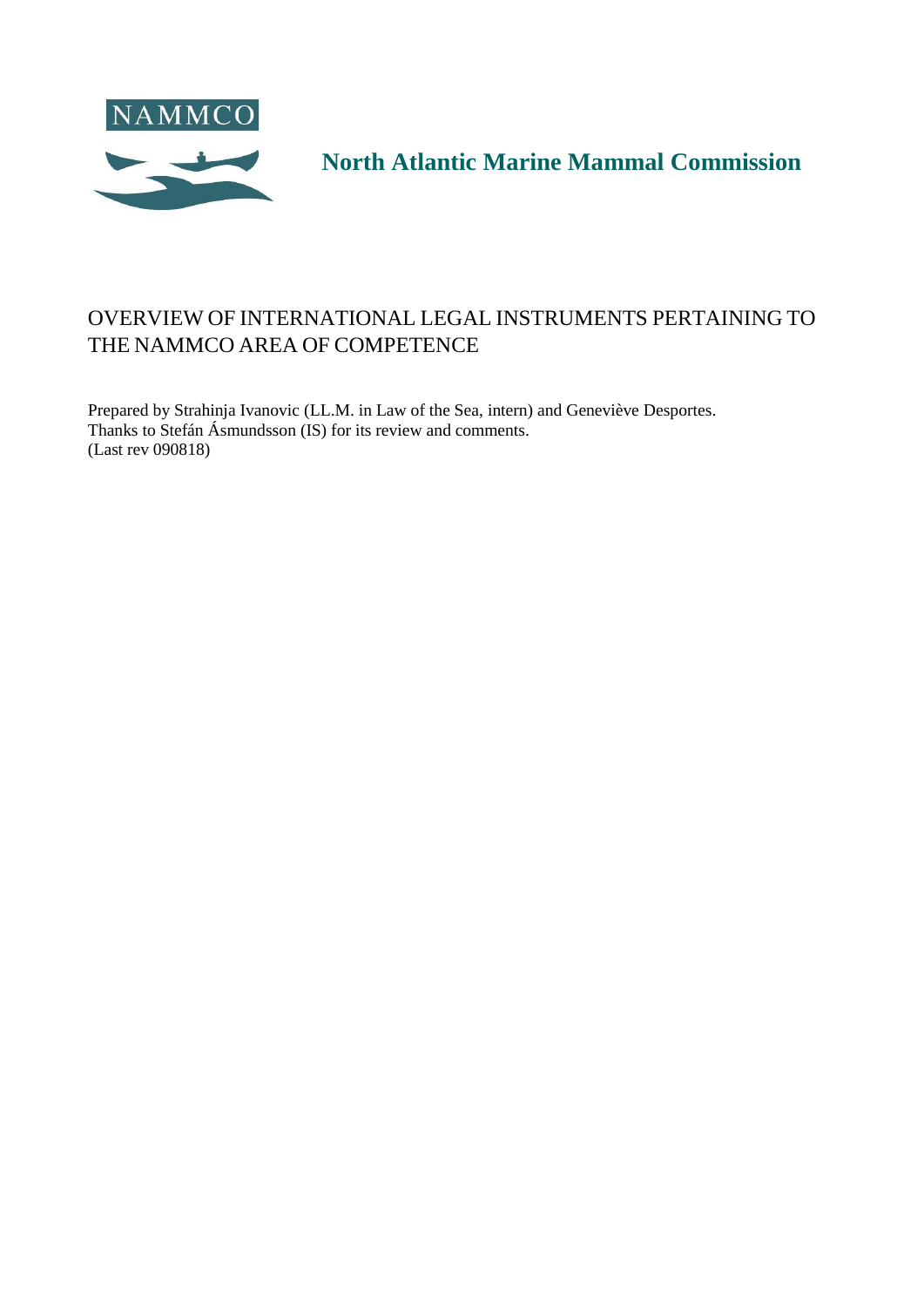# Contents

| OVERVIEW OF INTERNATIONAL LEGAL INSTRUMENTS PERTAINING TO THE NAMMCO AREA |  |
|---------------------------------------------------------------------------|--|
| OVERVIEW OF INTERNATIONAL LEGAL INSTRUMENTS PERTAINING TO THE NAMMCO AREA |  |
| 1                                                                         |  |
| $1.1\,$                                                                   |  |
| 1.2                                                                       |  |
| 1.3<br>1.3.1                                                              |  |
| 2                                                                         |  |
| 3                                                                         |  |
| 3.1                                                                       |  |
| 3.2                                                                       |  |
| 3.3                                                                       |  |
| 3.4                                                                       |  |
| 3.5                                                                       |  |
| 3.6                                                                       |  |
| 3.6.1                                                                     |  |
| 3.6.2                                                                     |  |
| $\overline{4}$                                                            |  |
| 4.1                                                                       |  |
| 4.2                                                                       |  |
| 4.3                                                                       |  |
| 5                                                                         |  |
| 5.1                                                                       |  |
| 5.2                                                                       |  |
| 5.3                                                                       |  |
| 6                                                                         |  |
| .13<br>6.1 UNFSA.                                                         |  |
| 6.2                                                                       |  |
| 6.2.1                                                                     |  |
| 6.2.2                                                                     |  |
| 6.2.3                                                                     |  |
| 6.2.4                                                                     |  |
| $\overline{7}$                                                            |  |
|                                                                           |  |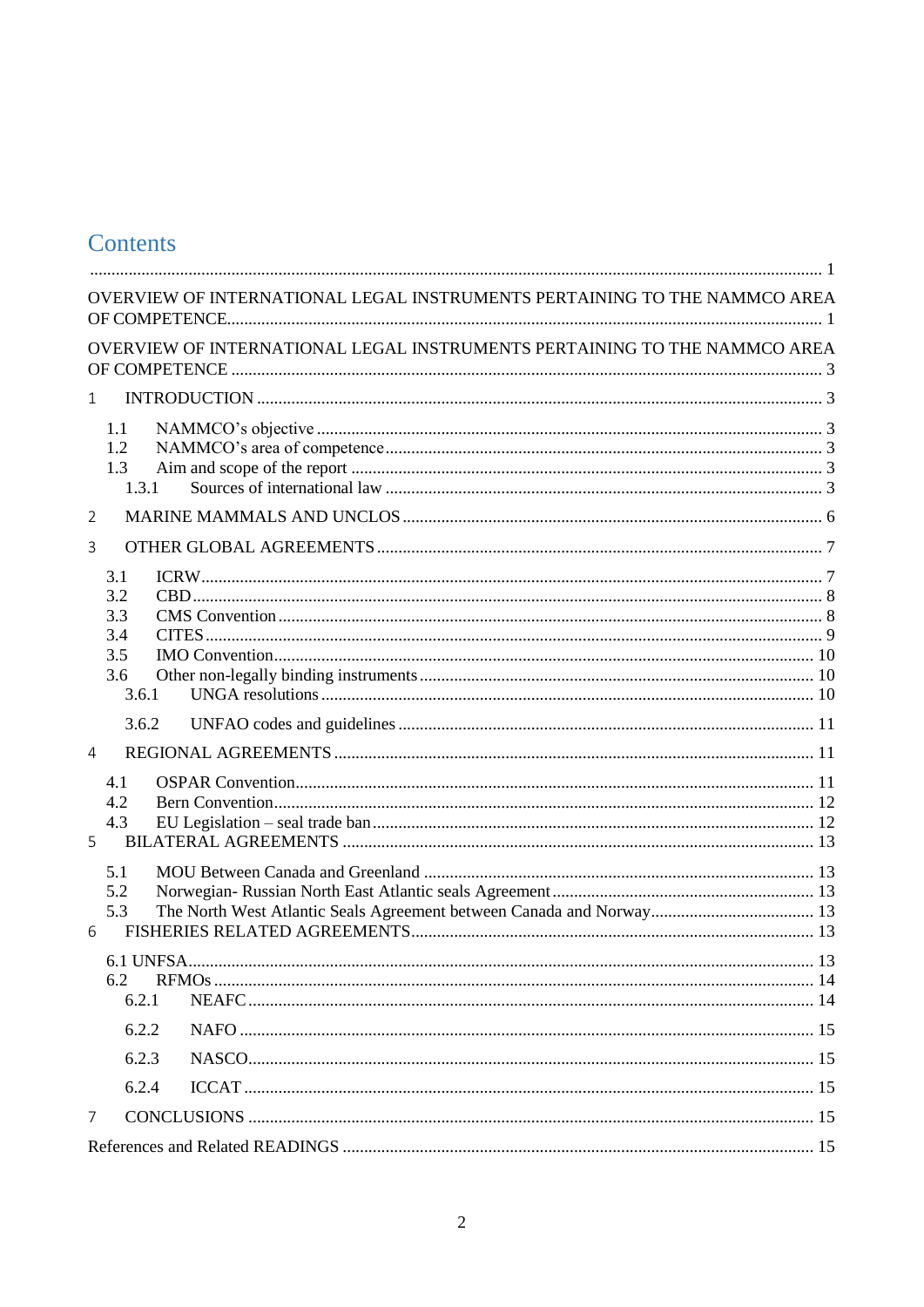## <span id="page-2-0"></span>**OVERVIEW OF INTERNATIONAL LEGAL INSTRUMENTS PERTAINING TO THE NAMMCO AREA OF COMPETENCE**

## <span id="page-2-1"></span>1 **INTRODUCTION**

## **1.1 NAMMCO's objective**

<span id="page-2-2"></span>NAMMCO is an international organisation established by the Agreement on Cooperation in Research, Conservation and Management of Marine Mammals in the North Atlantic ("NAMMCO Agreement")<sup>1</sup>. The objective of NAMMCO is to contribute through regional consultation and cooperation to the conservation, rational management and study of marine mammals in the North Atlantic<sup>2</sup>.

## **1.2 NAMMCO's area of competence**

<span id="page-2-3"></span>There are twenty-three common marine mammal species permanent resident in the NAMMCO management area: seven species of pinniped (seal) and sixteen species of cetaceans (whale and dolphin). Polar bears - also marine mammals, are also resident, but their conservation is not within the remit of NAMMCO<sup>3</sup>.

NAMMCO's area of competence is the North Atlantic Ocean, without any limits or further description set by the Agreement. Thus, the area is encompassing both national waters of member countries and the high seas. Nevertheless, it should be noted that the majority, if not all, of hunts in the NAMMCO area occurs within the national waters and therefore this area of competence is of particular importance for managing utilisation of marine mammals in NAMMCO waters.

## **1.3 Aim and scope of the report**

<span id="page-2-4"></span>The aim of this report is to provide an overview of global, regional and bilateral regimes, other than NAMMCO Agreement, pertaining to the conservation and utilization of pinnipeds and cetaceans in the North Atlantic.

The NAMMCO Agreement contains a general clause in Article 9 stating that 'This Agreement is without prejudice to obligations of the Parties under other international agreements'. Therefore, this review will, at least partially, identify the present scope of this Agreement's provision.

Different factors are affecting the conservation status of marine mammals in the North Atlantic, such as human harvest, prey availability, predation, entanglement and bycatch, climate change, ship strikes, pollution, habitat and feeding ground degradation, and underwater noise. These factors and specific rights determined which legal instruments should be examined to provide, not a complete - but an extensive account of the pertaining regimes. A complete account would have to take into considerations agreements such as those dealing with e.g. climate change, pollution, as well as trade law instruments. For reasons of space and conciseness, these issues are not considered in this report.

#### <span id="page-2-5"></span>1.3.1 Sources of international law

Article 38 of the International Court of Justice (ICJ) lists the sources that the Court will apply when considering a dispute. The Article is considered to provide a foundation of what constitute an international law.

## "Article 38:

1

1. The Court, whose function is to decide in accordance with international law such disputes as are submitted to it, shall apply:

<sup>1</sup> https://nammco.no/wp-content/uploads/2016/10/nammco-agreement-with-signatures-and-logo.pdf

<sup>&</sup>lt;sup>2</sup> Art. 2 NAMMCO Agreement.

<sup>3</sup> Marine Mammals: A multifaceted Resource, NAMMCO 2017. https://nammco.no/wp-

content/uploads/2017/11/marine-mammals-a-multifaceted-resource.pdf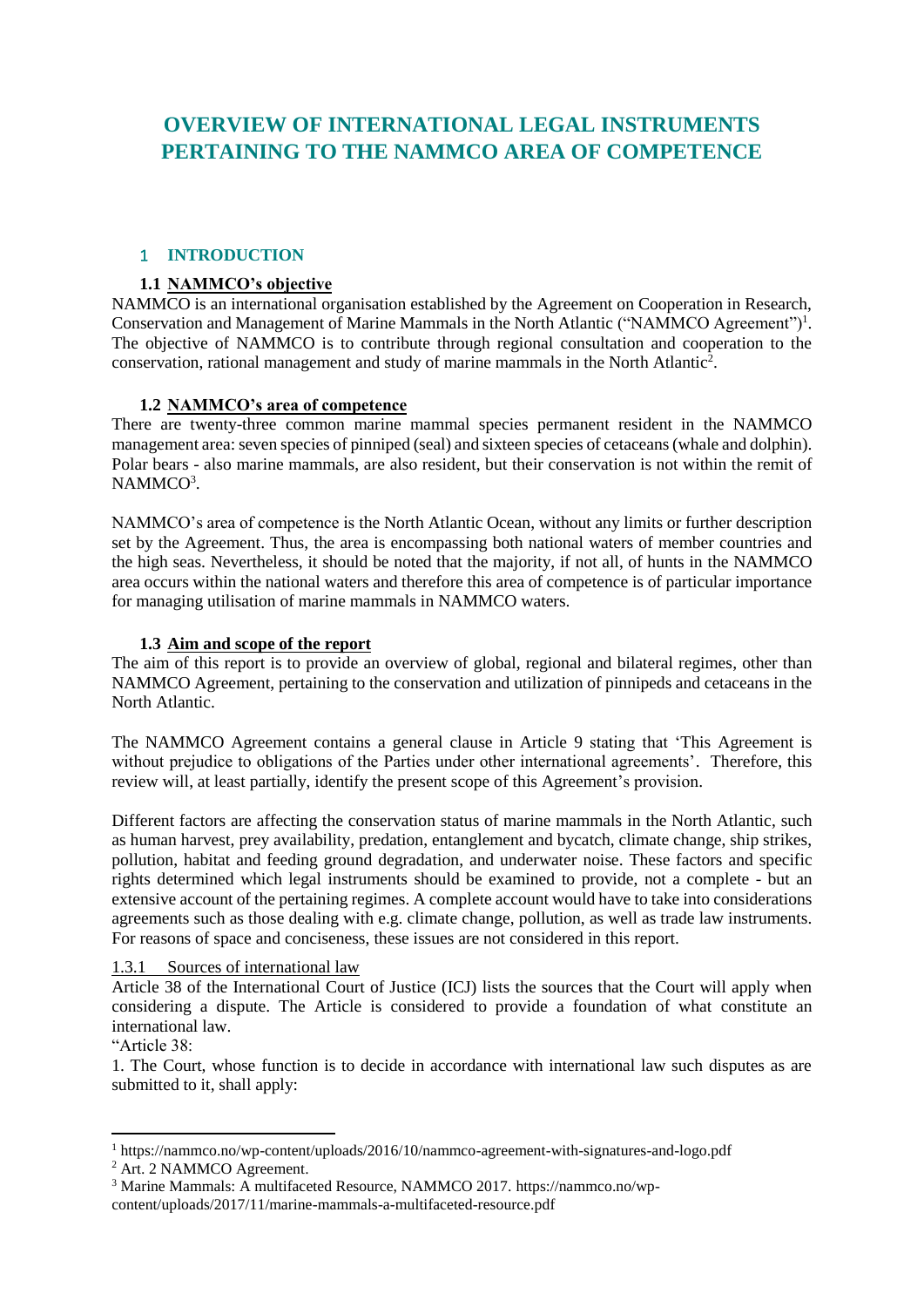a. international conventions, whether general or particular, establishing rules expressly recognized by the contesting states;

b. international custom, as evidence of a general practice accepted as law;

c. the general principles of law recognized by civilized nations;

d. subject to the provisions of Article 59, judicial decisions and the teachings of the most highly qualified publicists of the various nations, as subsidiary means for the determination of rules of  $law$ ".

Following the rationale drawn from the above, the relevant sources of international law concerning the conservation and management of marine mammals in NAMMCO area are the 1982 UN Convention on the Law of the Sea (UNCLOS), other relevant international agreements and relevant customary law.

Global agreements of relevance, beside the UNCLOS, are the International Convention for the Regulation of Whaling (ICRW), the Convention on Biological Diversity (CBD), the Convention of Migratory Species (CMS), the Convention on International Trade in Endangered Species of Wild Fauna and Flora (CITES) and the Convention on the International Maritime Organization (IMO Convention). Regional agreements are the OSPAR and the Bern Conventions. Relevant bilateral agreements are the Canada-Greenland Joint Commission on Narwhal and Beluga (JCNB), the Joint Norwegian-Russian Fisheries Commission and the North West Atlantic Seals Agreement 1971 between Canada and Norway. Finally, the UN Fish Stock Agreement (UNFSA) and agreements establishing Regional Fisheries Management Organisations (RFMOs) in the North Atlantic - the North East Atlantic Fisheries Commission (NEAFC), the Northwest Atlantic Fisheries Organisation (NAFO), the North Atlantic Salmon Conservation Organization (NASCO) and International Commission for the Conservation of Atlantic Tunas (ICCAT) - are also considered relevant.

The standing of any international agreement depends upon accession of states. NAMMCO is an international organisation with four-member parties. Norway and Iceland are sovereign states, while Greenland and the Faroes Islands are autonomous constituent countries within the Kingdom of Denmark. Thus, the accession to international agreements of these autonomous countries is dependent on Danish concurrence and on the extent to which the countries' self-government extends to the subject of the international agreement. Usually, Denmark would include reservation when accessing the international agreement excluding applicability to Greenland and the Faroes, if so decided.

All NAMMCO parties are parties to UNCLOS, but not all are contracting parties to all above mentioned agreements (Table 1). In addition, Denmark's reservations to several of these instruments contain significant territorial exclusions for Greenland and the Faroe Islands, while Norway and Iceland have reservations to various species of marine mammals under the ICRW, CMS, CITES and Bern (Table 1). These limitations should be considered when reviewing and assessing the relevance of international instruments pertaining to NAMMCO. Table 1 contains an overview of NAMMCO member states as parties to these international agreements.

In addition, some jurisprudence is also of relevance for the conservation and management of seals and whales. These decisions are:

- Award between the United States and the United Kingdom relating to the rights of jurisdiction of United States in the Bering's sea and the preservation of fur seals<sup>4</sup>;
- European Communities Measures Prohibiting the Importation and Marketing of Seal Products<sup>5</sup>;
- International Court of Justice (ICJ) Whaling in the Antarctic (Australia v. Japan: New Zealand Intervening)<sup>6</sup>.

-

<sup>4</sup> [http://legal.un.org/riaa/cases/vol\\_XXVIII/263-276.pdf](http://legal.un.org/riaa/cases/vol_XXVIII/263-276.pdf) -

 $5 \frac{\text{https://www.wto.org/english/tratop e/dispu e/cases e/ds400 e.htm}}{2}$ .

 $6$  <http://www.icj-cij.org/en/case/148/judgments> .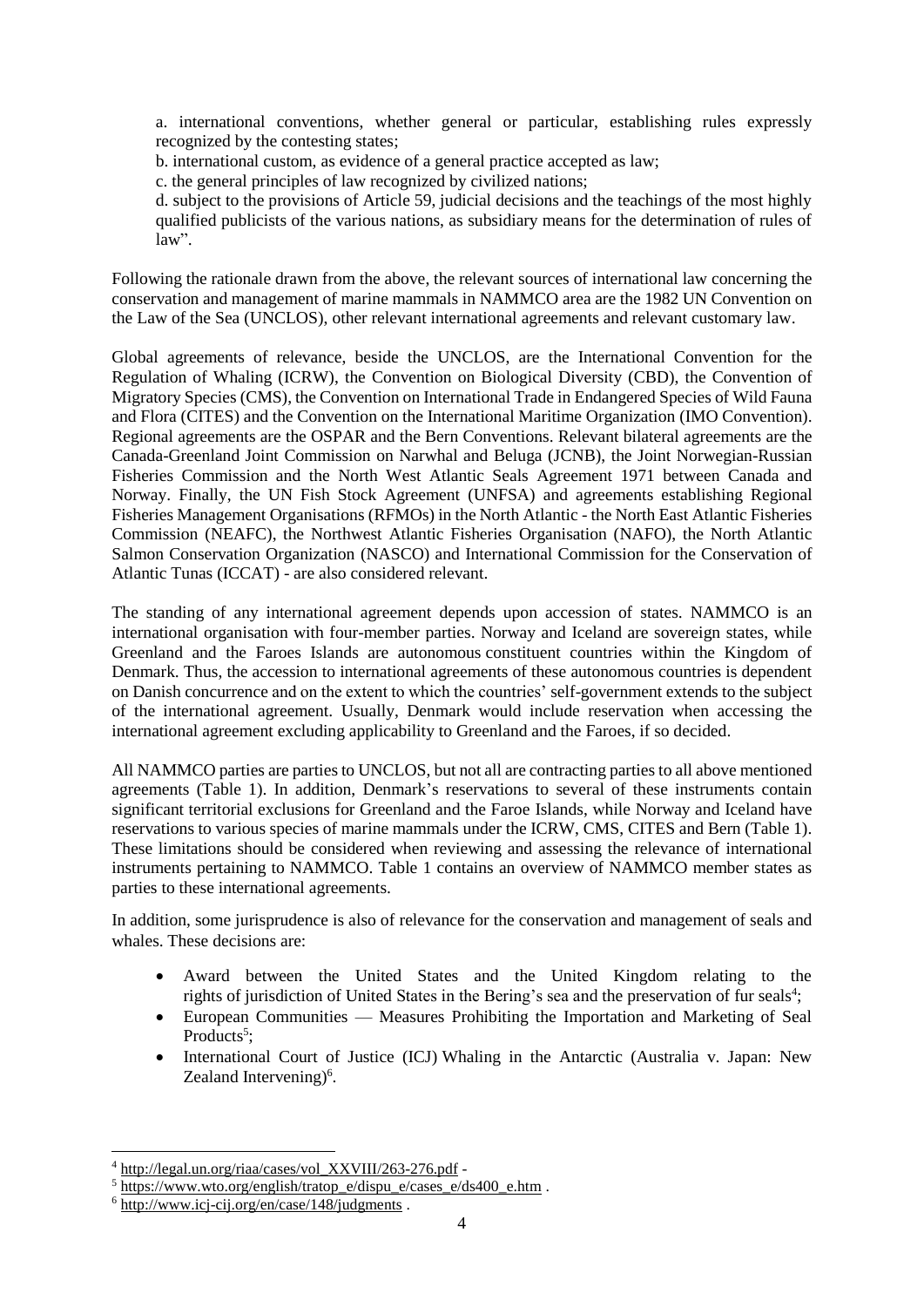**Table 1:** Status of NAMMCO Parties as Parties of relevant global agreements.

(Only reservations regarding marine mammals and currently valid are stated, the name of the species, which might be out of use, are the name written in the agreement)

|                      |               | Denmark (only in respect to<br>the Faroes and Greenland) | <b>Iceland</b>   | <b>Norway</b>    |
|----------------------|---------------|----------------------------------------------------------|------------------|------------------|
|                      | <b>UNCLOS</b> | Yes                                                      | Yes              | Yes              |
|                      | <b>ICRW</b>   | Yes                                                      | Yes              | Yes <sup>1</sup> |
| Global regimes       | <b>CBD</b>    | Yes                                                      | Yes              | Yes              |
|                      | <b>CMS</b>    | Yes FO, no $GL2$                                         | No               | Yes <sup>3</sup> |
|                      | <b>CITES</b>  | Yes GL, no FO                                            | Yes <sup>4</sup> | Yes <sup>4</sup> |
|                      | <b>IMO</b>    | Yes                                                      | Yes              | Yes              |
|                      | <b>OSPAR</b>  | Yes                                                      | Yes              | Yes              |
| Regional<br>regimes  | <b>Bern</b>   | N <sub>o</sub>                                           | Yes <sup>5</sup> | Yes <sup>6</sup> |
|                      | <b>UNFSA</b>  | Yes                                                      | Yes              | Yes              |
|                      | <b>NEAFC</b>  | Yes                                                      | Yes              | Yes              |
| Fisheries<br>regimes | <b>NAFO</b>   | Yes                                                      | Yes              | Yes              |
|                      | <b>ICCAT</b>  | N <sub>o</sub>                                           | Yes              | Yes              |

<sup>1</sup>Norway is a party to the convention but maintains an objection to paragraph  $10(e)$  of the convention referring to the 1986 moratorium. Therefore, that provision is not binding upon Norway and the 1986 IWC global moratorium does not apply to it.

<sup>2</sup>Denmark's original ratification of CMS excluded the Faroes and Greenland; the territorial reservation with respect to the Faroes has since been withdrawn but Denmark has taken reservations with respect to *Balaenoptera bonaerensis* (Appendix II), *B. edeni* (App. II), *B. physalus* (App. I+II), *B.borealis* (App. I+II), *Carpera marginata* (App.II) [actual name: *Capera marginata*], *Physeter macrocephalus* (App. I+II) insofar as they apply to the Faroes and Greenland [\(https://www.cms.int/sites/default/files/uploads/Party\\_info/territories\\_reservations\\_2017.pdf\)](https://www.cms.int/sites/default/files/uploads/Party_info/territories_reservations_2017.pdf).

<sup>3</sup>Norway has reservations under the CMS for: *B. physalus* (App. I), *B. borealis* (App. I) and *P. macrocephalus* (App. I) [\(https://www.cms.int/sites/default/files/uploads/Party\\_info/territories\\_reservations\\_2017.pdf\)](https://www.cms.int/sites/default/files/uploads/Party_info/territories_reservations_2017.pdf).

<sup>4</sup>Both Norway and Iceland maintain reservations under CITES for a number of cetaceans. For a complete list, see <https://cites.org/sites/default/files/eng/app/2017/E-Reserv-2017-07-05.pdf>

5 Iceland has a reservation for Appendix II marine mammal species regarding the *O. orca, Globicephala melaena, Phocoena phocoena, Hyperoodon rostratus, L. albirostris, Sibbaldus musculus* [*B. musculus*], *Megaptera novaengliae, Eubalaena glacialis*, *Balaena mysticetus, Delphinus delphis, Tursiops truncatus* and *L. acutus*, as well as *Thalarctos maritimus* [*Ursus maritimus*] [\(https://www.coe.int/en/web/conventions/full-list/-](https://www.coe.int/en/web/conventions/full-list/-/conventions/treaty/104/declarations?p_auth=UNfIGThY) [/conventions/treaty/104/declarations?p\\_auth=UNfIGThY\)](https://www.coe.int/en/web/conventions/full-list/-/conventions/treaty/104/declarations?p_auth=UNfIGThY).

<sup>6</sup>Norway has reservations for the use of semi-automatic weapons used for sealing and whaling, conducted in accordance with Norwegian laws and regulations. Also, Norway has a formal, but provisional reservation to the decision of listing six whale species on Appendix II of the Bern Convention: *O. orca, L. albirostris, L. acutus*. [Only these three are listed in the text provided by Norway] [\(https://www.coe.int/en/web/conventions/full-list/-](https://www.coe.int/en/web/conventions/full-list/-/conventions/treaty/104/declarations?p_auth=UNfIGThY) [/conventions/treaty/104/declarations?p\\_auth=UNfIGThY\)](https://www.coe.int/en/web/conventions/full-list/-/conventions/treaty/104/declarations?p_auth=UNfIGThY).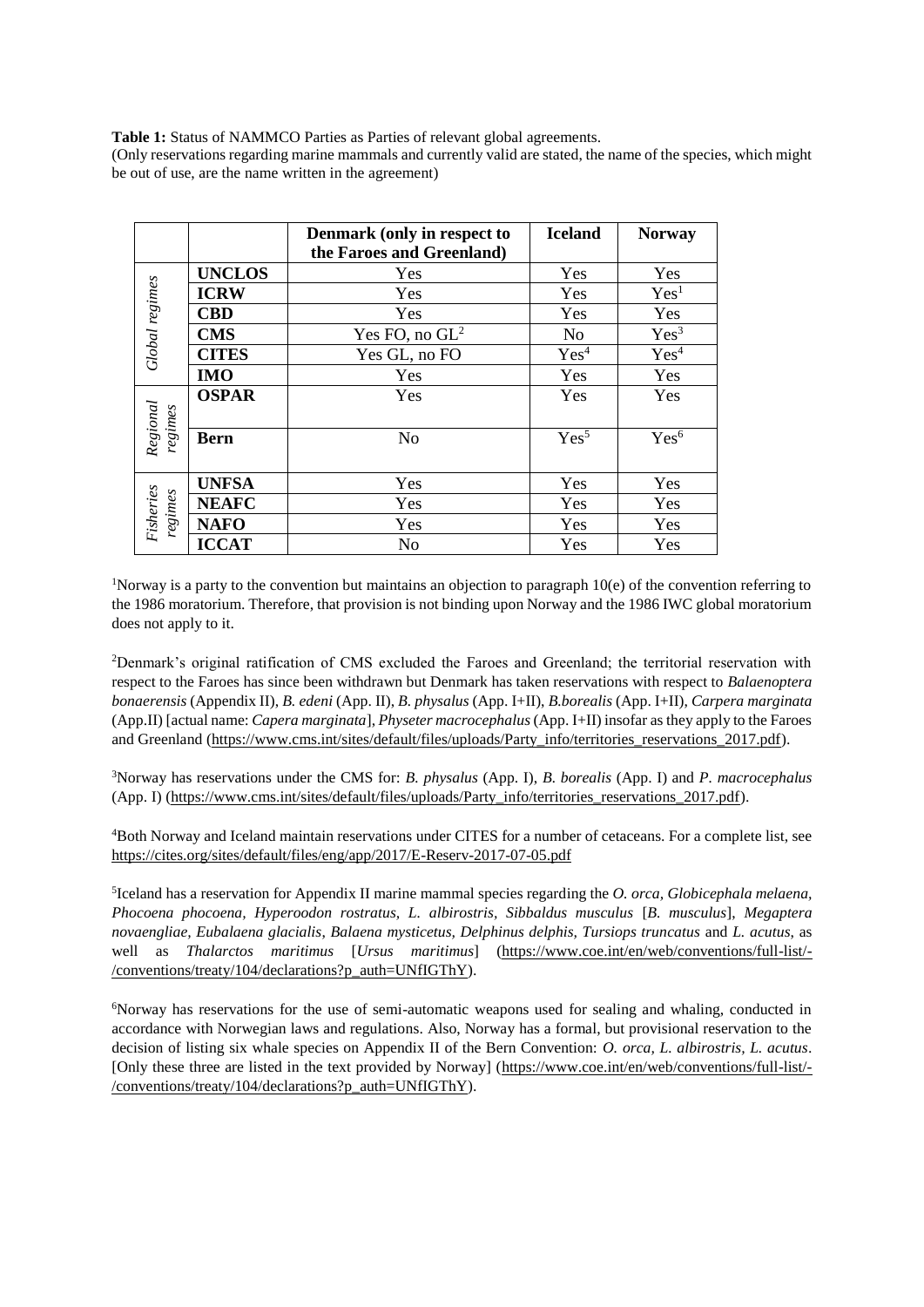## <span id="page-5-0"></span>2 **MARINE MAMMALS AND UNCLOS**

The UN Convention on the Law of the Sea (UNCLOS) was concluded in 1982 and came into force in 1994. UNCLOS is important for the conservation and management of marine mammals globally, as well as in the North Atlantic in several ways:

- although international regulations on the conservation and utilization of marine mammals can be traced before UNCLOS entered into force, the Convention for the first time codifies the rules pertinent to ocean governance in a single instrument,
- it establishes and describes maritime zones in the oceans under different jurisdictions,
- it specifically addresses the conservation and management of marine mammals.

UNCLOS lays down a comprehensive regime for the law of the sea, incorporating previous conventions and is partly based on customary international law - although this is not relevant in the case of NAMMCO, as all Parties are parties to the Convention. The Convention establishes rules governing all uses of the oceans and their resources, including both indirectly and directly the conservation and management of marine mammals. The UNCLOS stands out above all the other environmental treaties and it is famously referred as the "Constitution of the Oceans"<sup>7</sup> . The most relevant general rules established in UNCLOS are the duty to conserve living marine resources on the basis of science (e.g. Art.61.2 and Art.119), the duty to cooperate regarding shared resources (e.g. Art.63 and Art.118) and the rule of working through international organisations in fulfilling the duty to cooperate (e.g. Art.63 and Art.118).

#### UNCLOS divides and defines the maritime zones as follows:

(1) a Territorial Sea that may not exceed 12 nautical miles (Art. 3); (2) a Contiguous Zone that may not exceed 24 nautical miles (Art. 33); (3) an Exclusive Economic Zone that may not exceed 200 nautical miles (Art. 57); (4) the Continental Shelf that, at a minimum, extends 200 nautical miles and potentially much farther (Art. 76); (5) the High Seas (Part VIII); and (6) "The Area" (or the Deep Sea Bed, Part XI). In addition to describing and defining these maritime zones, UNCLOS also describes what are the baselines from which each zone is measured. This is important as the different maritime zones will be under different type of jurisdictions.

Two articles, Articles 65 and 120, directly deal with marine mammals and have marine mammals as subject, the first in Part V addressing the Economic Exclusive Zone, the second in part VII addressing the High Seas.

#### *Article 65 (Under Part V. Exclusive Economic zone) - Marine mammals*

*Nothing in this Part restricts the right of a coastal State or the competence of an international organization, as appropriate to prohibit, limit or regulate the exploitation of marine mammals more strictly than provided for in this Part. States shall cooperate with a view to the conservation of marine mammals and in the case of cetaceans shall in particular work through the appropriate international organizations for their conservation, management and study.*

## *Article 120 (Under part VII. High Seas) - Marine mammals*

1

*Article 65 also applies to the conservation and management of marine mammals in the high seas.*

Generally, the conservation of living marine resources within a nation's exclusive economic zone is a matter of national jurisdiction, whereby "the coastal State shall determine the allowable catch of the living resources in its exclusive economic zone" (Article 61.1) as guided by the "best scientific evidence available to it" (Article 61.2) with the goal of "maximum sustainable yield, as qualified by relevant environmental and economic factors" (Article. 61.3). A coastal State has the duty to conserve the living

<sup>&</sup>lt;sup>7</sup> "A Constitution for the Oceans", Remarks by T.B. (Tommy) Koh, President of the Third United Nations Conference on the Law of the Sea.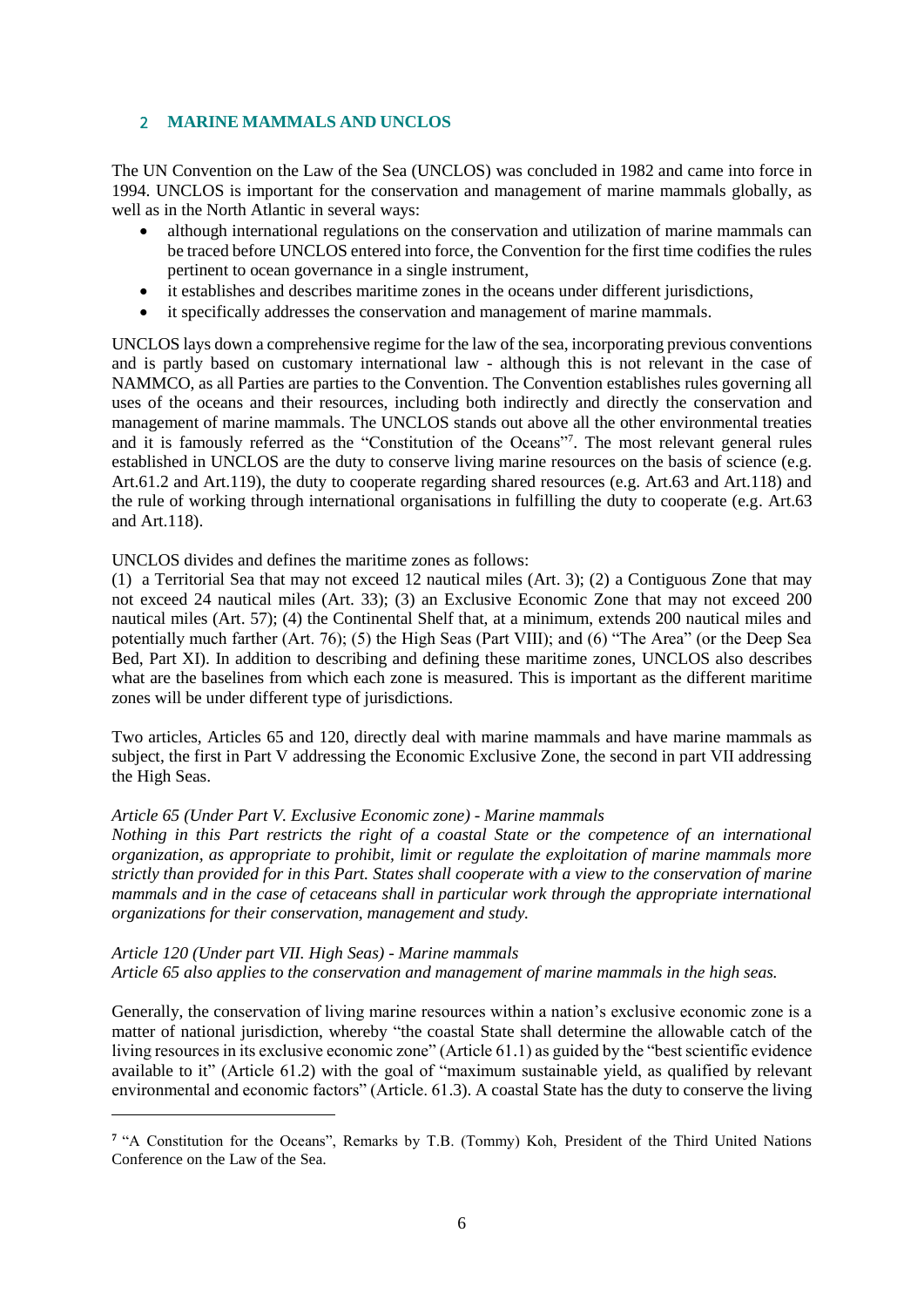resources of its EEZ, to cooperate with other states regarding living marine resources that occur both within and beyond areas under its national jurisdiction and shall work through international organisations in fulfilling these obligations.

Specific provisions are made for six categories of living resources: a) Stocks occurring within the exclusive economic zones of two or more coastal States or both within the exclusive economic zone and in an area beyond and adjacent to it, b) Highly migratory species, c) Marine mammals, d) Anadromous stocks, e) Catadromous stocks and f) Sedentary species. Although sedentary species are treated differently, which shows that the Convention can treat different types of species in different ways, the provision for the other five categories, although more specific, are not a deviation from the general rules set out by UNCLOs, but a reaffirmation of those principles, in particular the duty of conserving the resource and of cooperating with other States.

The conservation and management of marine resources of the High Seas follow the same principle. A specific provision is made for marine mammals, but it similarly reconfirms that the general rules that apply to all living marine resources also apply to marine mammal species: the duty to conserve, to cooperate and to work through international organisations in fulfilling these duties.

UNCLOS two brief referrals to marine mammals gives marine mammals a distinctive attention, though without treated them differently than other living marine resources. In a very different ways, ICRW and NAMMCO can be seen as examples of *lex specialis* for marine mammals.

The provisions remain silent, however, on detailing how coastal States should regulate or cooperate for their (marine mammals) conservation. This should not come as a surprise, the UNCLOS is envisaged as a framework convention. Thus, many of its provisions are intended to be further developed under other instruments.

Noteworthy is the "s" attached to the word *organisation*s in Article 65: "…[States] …and *in the case of cetaceans shall in particular work through the appropriate international organizationS for their conservation, management and study*". At the time when Article 65 was written, the IWC was the only conservation and management body for whales – or any cetaceans. The text nevertheless has the word "organizations" in plural. This is an important detail, which makes explicit that Article 65 is setting out a principle of cooperation in a manner that is clearly not exclusive for the IWC. NAMMCO and other relevant organisations therefore have equal standing under Article 65 to the IWC and States can live up to their obligations under Article 65 through a number of international organisations, even though only one existed at the time Article 65 was drafted.

## <span id="page-6-0"></span>3 **OTHER GLOBAL AGREEMENTS**

## **3.1 ICRW<sup>8</sup>**

<span id="page-6-1"></span>Unlike for seals and small cetaceans, there is an international body that has global legal competence for the management of large cetaceans. The International Convention for the Regulation of Whaling (ICRW, signed in 1946), and the International Whaling Commission (IWC), which the ICRW establishes, has served as the world's primary international regime for the management of large whales since it took effect in 1948. The Convention includes a legally binding Schedule which, amongst other things, sets out catch limits for commercial and aboriginal subsistence whaling. The Schedule is an integral part of the Convention, but its provisions, for example catch limits, may be amended by the Commission. In practice, amendments to the Schedule are almost always agreed at the Commission's (now) biennial meetings. The ICRW has been well covered in the literature and this report will not go in an in-depth analysis of this regime<sup>9</sup>.

-

 $8 \text{ https://architecture.iwc.int/pages/view.php?ref=3607&k=.$ 

<sup>&</sup>lt;sup>9</sup> See, in particular, Caddell 2013.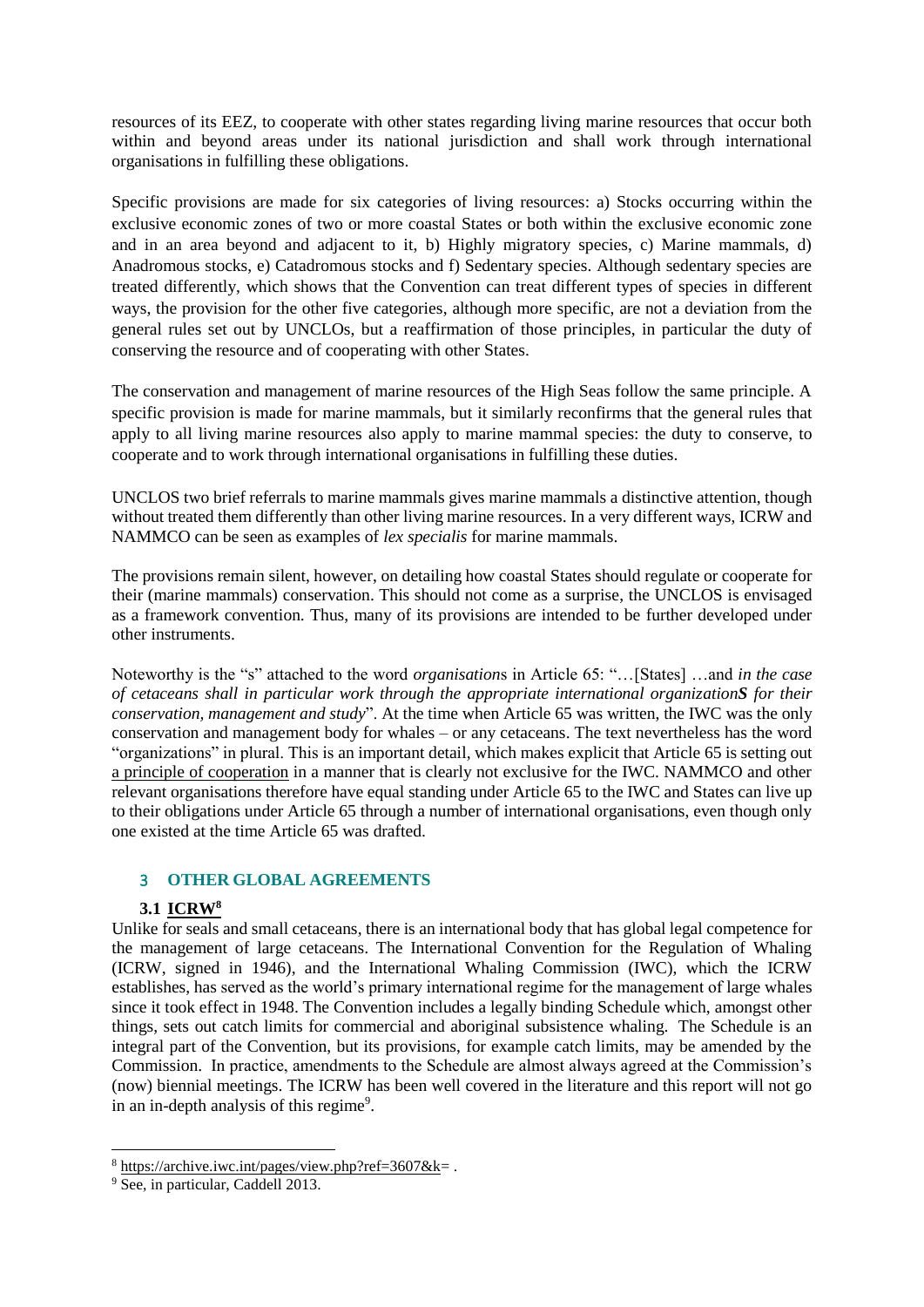## **3.2 CBD<sup>10</sup>**

<span id="page-7-0"></span>The Convention on Biological Diversity (CBD), signed in 1992 and coming into force in 1993, is the first international treaty to explicitly address all aspects of biodiversity, from conservation to sustainable use<sup>11</sup>. The CBD is clear on its relationship with the UNCLOS and thus positions itself within this hierarchy: the CBD regulates marine living resources only insofar as it does not conflict "with the rights and obligations of States under the law of the sea" (CBD Article 22).

CBD, unlike UNCLOS, does not contain specific reference to marine mammals. But, the following CBD rules also concerns the conservation of marine mammals:

- CBD prioritises 'In situ¨' conservation: although the Convention promotes both in situ (in nature) and ex situ (outside of natural habitats) conservation, in situ conservation is clearly favored. Article 8 identifies in situ obligations that, inter alia, require states parties to establish protected areas, promote ecosystem protection, restore degraded habitat, control and/ or prevent alien invasive species, respect and promote Indigenous knowledge, and legislate to protect threatened species. Further, Article 7 supports in situ conservation by requiring states to identify and monitor important components of biological diversity;
- CBD endorses the ecosystem approach<sup>12</sup>;
- CBD emphasised the importance of using environmental impact assessments to minimize, as far as possible, the impact of human actions or development on biological resources/ diversity<sup>13</sup>.

## **3.3 CMS Convention<sup>14</sup>**

<span id="page-7-1"></span>The Convention of Migratory Species (CMS), signed in 1979, provides a global platform for the conservation and sustainable use of migratory animals and their habitats, particularly migratory species with an unfavourable conservation status<sup>15</sup>. CMS applies to all migratory species, but contains additional provisions in relation to species listed on one of its two appendices:

- Appendix I lists migratory species threatened with extinction<sup>16</sup>. CMS Parties strive towards strictly protecting these animals, conserving or restoring the places where they live, mitigating obstacles to migration and controlling other factors that might endanger them. Besides establishing obligations for each State joining the Convention, CMS promotes concerted action among the Range States of many of these species.
- Appendix II lists migratory species that need or would significantly benefit from international co-operation<sup>17</sup>. The Convention encourages the Range States to conclude global or regional agreements.

Species can be listed on both appendices simultaneously. Marine mammals are listed as follows.

- Appendix I: bowhead whale, blue whale, humpback whale, North Atlantic right whale;
- Appendix II: long-finned pilot whale (only North and Baltic Sea populations), white-beaked and white-sided dolphins (only North and Baltic Sea populations), narwhal, killer whale, harbour porpoise (North and Baltic Sea, western North Atlantic, Black Sea and North West African populations), Risso's dolphin (only North Sea, Baltic Sea and Mediterranean populations), Atlantic bottlenose dolphin (North Sea, Baltic Sea, Mediterranean and Black Sea populations), Short-beaked common dolphin (North and Baltic Seas, Mediterranean, Black Sea and eastern tropical Pacific populations), beluga and northern bottlenose whale, grey seal (only Baltic Sea population) and Harbour seal (only Baltic and Wadden Sea populations);
- Appendices I and II: sperm whale, sei whale, fin whale.

-

 $10$  <https://www.cbd.int/>.

 $11$  CBD Article 1.

<sup>&</sup>lt;sup>12</sup> See more about ecosystem approach strategy here:<https://www.cbd.int/ecosystem> .

<sup>&</sup>lt;sup>13</sup> See more about EIA here:<https://www.cbd.int/impact/whatis.shtml#environmental>.

 $14 \text{ http://www.cms.int/}.$  $14 \text{ http://www.cms.int/}.$  $14 \text{ http://www.cms.int/}.$ 

<sup>&</sup>lt;sup>15</sup> CMS, Article II.

<sup>&</sup>lt;sup>16</sup> CMS Article III.

<sup>&</sup>lt;sup>17</sup> CMS Article IV.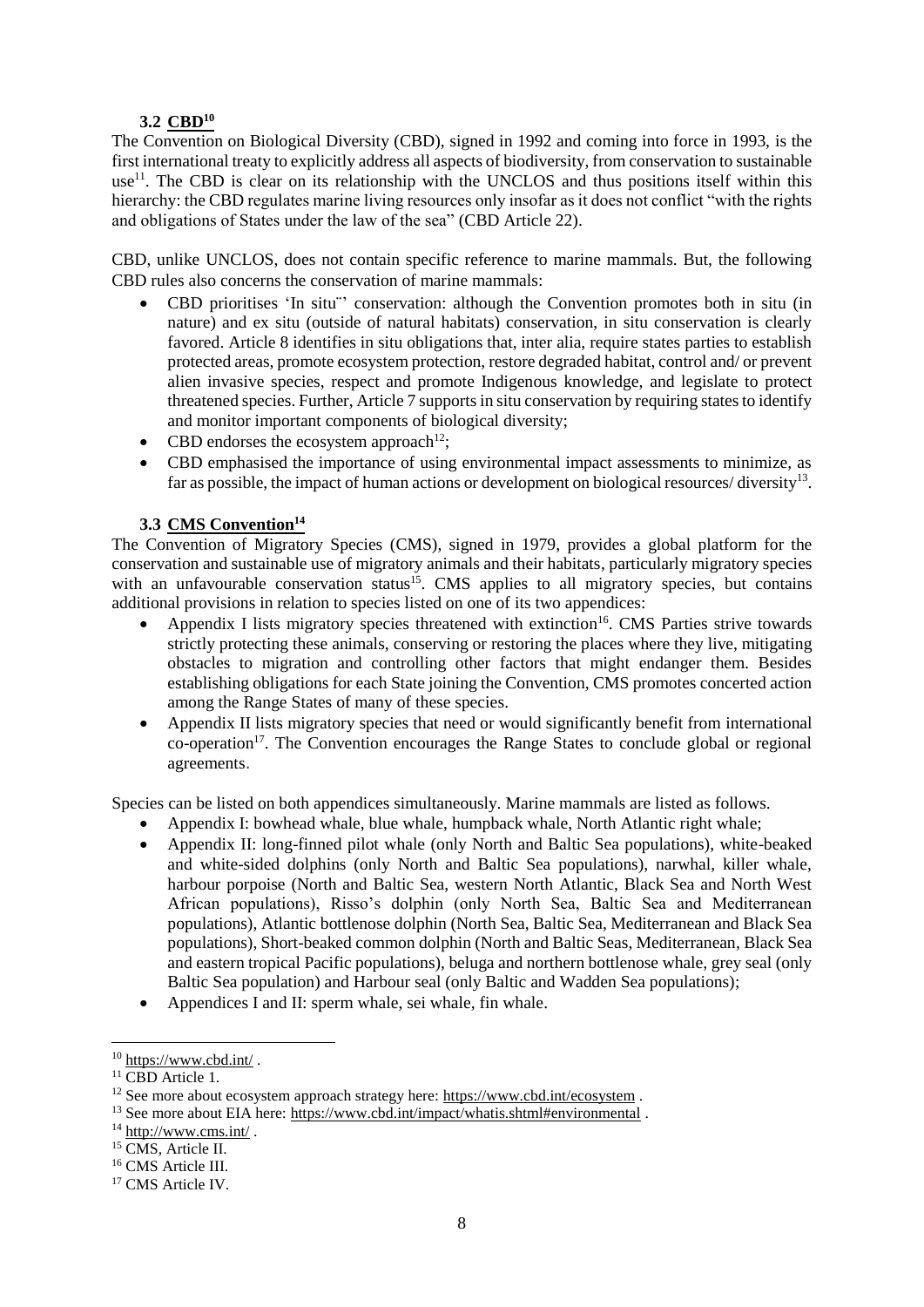CMS encourages Parties to take action with a view to concluding various types of agreements**<sup>18</sup>** . Relating to marine mammals, three such agreements have been concluded: ASCOBANS (Agreement on the Conservation of Small Cetaceans in the Baltic, North East Atlantic, Irish and North Seas, 1994, area extension 2008), ACCOBAMS (Agreement on the Conservation of Cetaceans of the Black Seas, Mediterranean and Contiguous Atlantic Area, 2001), and Wadden Sea Seals (Trilateral Agreement on the Conservation of Seals in the Wadden Sea, 1991). None of them has an overlapping area with NAMMCO. Nevertheless, these are important as it shows that CMS mechanisms may and are used in marine mammals' conservation. Further, CMS's active interest in the conservation status of small cetaceans affects marine mammals in the North Atlantic as well. For example, at its Tenth Meeting in Bergen in 2011, CMS adopted a Global Programme of Work for Cetaceans<sup>19</sup>. The resolution calls for collaborative action to address the series of issues concerning cetaceans: entanglement and bycatch, climate change, ship strikes, pollution, habitat and feeding ground degradation, and marine noise.

## **3.4 CITES<sup>20</sup>**

<span id="page-8-0"></span>The Convention on International Trade in Endangered Species of Wild Fauna and Flora (CITES), signed in 1973 and effective in 1975, is an international agreement whose aim is to ensure that international trade in specimens of wild animals and plants does not threaten their survival.

Similarly to CMS, the species covered by CITES are listed in three appendices according to the needed degree of protection, with accordingly application of different trade restrictions.

- Appendix I species ("all species threatened with extinction which are or may be affected by trade") have a 'highest degree' of protection - protected against trade by the strict permitting system described in Article III of CITES,
- Appendix II species ("all species which although not necessarily now threatened with extinction may become so unless trade in specimens of such species is subject to strict regulation in order to avoid utilization incompatible with their survival") have their protection limited to a level that "will not be detrimental to their survival," as permitted by Article IV.
- Appendix III listing allows individual nations to limit trade in certain species not listed on the other appendices and facilitates the cooperation of other states $2<sup>1</sup>$ .

There are currently 33 species of cetaceans listed in Appendix I, all cetaceans not listed in Appendix I are listed in Appendix 2, and none are listed in Appendix III. For pinnipeds, four species are listed in Appendix I, eight in Appendix II, and one in Appendix III. This includes species residing in NAMMCO area; for example, the large baleen whales are all listed in Appendix I (endangered), some smaller cetaceans such as narwhal are listed in Appendix II (threatened), walrus is listed in Appendix III.

CITES allows that contracting parties may take a reservation with respect to any particular listing $22$ . Iceland and Norway are maintaining reservations in relation to a number of listed cetacean species (see Table 1). Also, parties may propose species for uplisting or downlisting<sup>23</sup>. In this regard, Norway (and later Japan) has proposed the downlisting of the Northeast Atlantic and the North Atlantic central stocks of minke whale from Appendix I to Appendix II on multiple occasions<sup>24</sup>. However, all attempts have failed.

The trade review procedure under CITES offers a mechanism which allows member states to have the relevant CITES committee review trade in specimen of Appendix II species in order to examine whether the point has been reached that continuing trade is no longer "consistent with the position of that species

<sup>&</sup>lt;sup>18</sup> See CMS Articles IV and V. Details concerning types of CMS agreements are out of scope of this paper.

<sup>&</sup>lt;sup>19</sup> Available at [http://www.cms.int/sites/default/files/document/10\\_15\\_cetaceans\\_e\\_0\\_0.pdf](http://www.cms.int/sites/default/files/document/10_15_cetaceans_e_0_0.pdf) .

<sup>&</sup>lt;sup>20</sup> <https://www.cites.org/>.

<sup>&</sup>lt;sup>21</sup> CITES Article V.

<sup>22</sup> CITES Article XV(3).

<sup>23</sup> CITES Article XV.

<sup>24</sup> Bankes 2013 p. 305.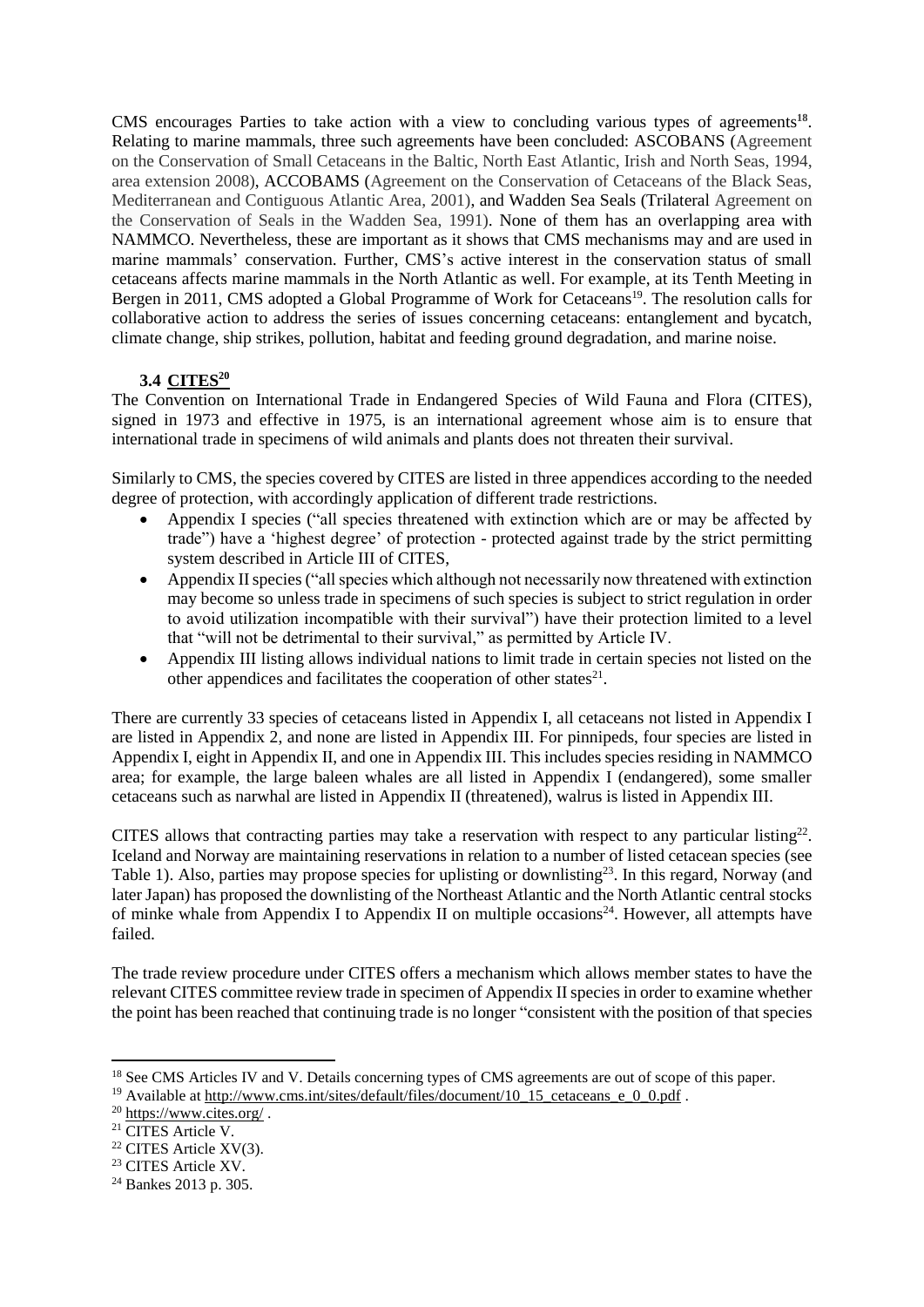in the ecosystem" and that therefore the scientific authorities of the relevant range states should be making non-detriment findings. Up until now, there have been two such reviews for narwhals<sup>25</sup>.

## **3.5 IMO Convention<sup>26</sup>**

<span id="page-9-0"></span>The International Maritime Organization Convention (IMO), adopted in 1948, came into force in 1958. Its purpose is "to provide machinery for cooperation among Governments in the field of governmental regulation and practices relating to technical matters of all kinds affecting shipping engaged in international trade; to encourage and facilitate the general adoption of the highest practicable standards in matters concerning maritime safety, efficiency of navigation and prevention and control of marine pollution from ships" (Article 1a). The Organization is also empowered to deal with administrative and legal matters related to these purposes $27$ . No rules of the Convention are directly aimed towards conservation and management of marine mammals.

Nevertheless, the IMO has the potential to play an important role, regulating a conservation sphere relevant to cetaceans that NAMMCO has not considered to date: calling on states to take measures to reduce the risk of ship strikes with cetaceans. Much of this work is carried out through IMO's Marine Environment Protection Committee (MEPC). The MEPC adopted on 31 July 2009 a Guidance Document for Minimizing the Risk of Ship Strikes with Cetaceans (MEPC.1/Circ.674).

## **3.6 Other non-legally binding instruments**

#### <span id="page-9-2"></span><span id="page-9-1"></span>3.6.1 UNGA resolutions

The United Nations (UN) General Assembly resolutions, with as latest the 2017 Resolution 72/72<sup>28</sup> on "Sustainable fisheries..." and Resolution  $72/73^{29}$  "on Oceans and the law of the sea" reaffirms the importance the Assembly attaches to the long-term conservation, management and sustainable use of the living marine resources of the world and the obligations of States to cooperate on this.

It calls upon States in particular in cooperating to improve the understanding and knowledge of the oceans and the deep sea, to address issues such as climate change, underwater noise, marine debris and other emerging environmental issues, to apply an ecosystem approach and better contribute to the sustainable management of the oceans and their resources. Of particular interest are the following statements, as they are more directly related to marine mammal conversation.

#### *Resolution 72/72:*

*Expressing concern over continued incidental mortality, in fishing operations, of seabirds, particularly albatrosses and petrels, as well as other marine species, including sharks, fin-fish species, marine mammals and marine turtles.*

[138] *Urges States, individually or through regional fisheries management organizations and arrangements, to implement the International Guidelines on Bycatch Management and Reduction of Discards of the Food and Agriculture Organization of the United Nations;<sup>30</sup>* 

#### *Resolution 72/73:*

1

[233] *Recalls that, in "The future we want", States committed themselves to protect and restore the health, productivity and resilience of oceans and marine ecosystems, to maintain their biodiversity, enabling their conservation and sustainable use for present and future generations, and to effectively apply an ecosystem approach and the precautionary approach in the management, in accordance with international law, of activities having an impact on the marine environment, to deliver on all three dimensions of sustainable development;* 

<sup>&</sup>lt;sup>25</sup> EU Submission to the Animals Committee, AC21 Inf.1 (Rev1) "The Need for a New Review

of Significant Trade in the Narwhal" (2005) available at <www.cites.org/common/com/AC/21/E21i-01.pdf>.

<sup>26</sup> http://www.imo.org/EN/Pages/Default.aspx .

<sup>27</sup> http://www.imo.org/en/About/HistoryOfIMO/Pages/Default.aspx

<sup>28</sup> https://undocs.org/A/RES/72/72

<sup>29</sup> https://undocs.org/A/RES/72/73

<sup>&</sup>lt;sup>30</sup> Food and Agriculture Organization of the United Nations, document FIRO/R957 (En), appendix E.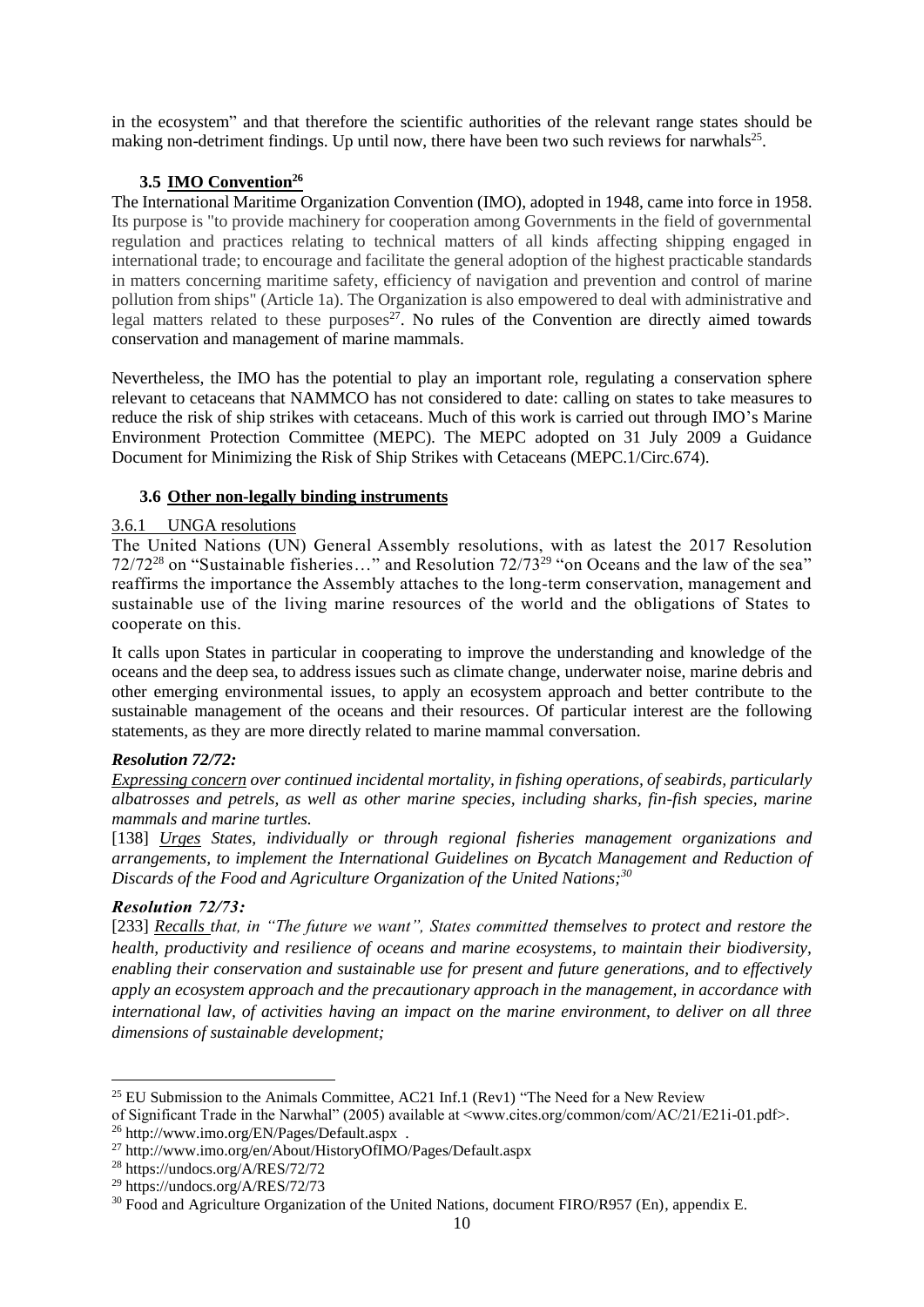**[**276] *Notes with concern that human-related threats, such as marine debris, ship strikes, underwater noise, persistent contaminants, coastal development activities, oil spills and discarded fishing gear, together may severely impact marine life, including its higher trophic levels, and calls upon States and competent international organizations to cooperate and coordinate their research efforts in this regard so as to reduce these impacts and preserve the integrity of the whole marine ecosystem, while fully respecting the mandates of relevant international organizations.*

## <span id="page-10-0"></span>3.6.2 UNFAO codes and guidelines

The UN' Food and Agricultural Organization's (FAO) Code of Conduct for Responsible Fisheries (October 1995<sup>31</sup>) requires that member states conduct fishing with due regard for the environment (FAO 1995). It states that members should collect reliable and accurate data, including data on bycatch, discards, and waste, for assessing the status of fisheries. These voluntary guidelines for managing and developing commercial fisheries while achieving conservation objectives requires protection of endangered species through adoption of appropriate scientific evidence-based measures.

The FAO's International Guidelines on Bycatch Management and Reduction of Discards (February  $2011^{32}$ ) are voluntary and "constitute an instrument of reference to help States and RFMO/As in formulating and implementing appropriate measures for the management of bycatch and reduction of discards in all fisheries and regions of the world".

## <span id="page-10-1"></span>4 **REGIONAL AGREEMENTS**

## **4.1 OSPAR Convention<sup>33</sup>**

<span id="page-10-2"></span>The Convention for the Protection of the Marine Environment of the North-East Atlantic (OSPAR), which was adopted in 1992 and entered into force in 1998, replaced the earlier Paris and Oslo Conventions. It was initially essentially pollution prevention instrument. Its general obligation is to take all possible steps to prevent and eliminate pollution and take the necessary measures to protect the maritime area against the adverse effects of human activities so as to safeguard human health and to conserve marine ecosystems and, when practicable, restore marine areas which have been adversely affected<sup>34</sup>.

The Convention contains a series of Annexes which deal with the specific areas. Of particular importance for marine mammals in the North Atlantic is Annex V "On the protection and conservation of the ecosystems and biological diversity of the maritime area". The Annex, which was added to the convention in 1998, calls on Contracting Parties to take the necessary measures to protect and conserve the ecosystems and the biological diversity of the maritime area, and to restore, where practicable, marine areas which have been adversely affected<sup>35</sup>. The OSPAR Commission is tasked to draw up programmes and measures for the control of human activities that have actual or potential adverse effects on specific species, communities, habitats or ecological processes. In so doing, it is to review these activities and their effects and develop means for instituting protective, conservation, restorative or precautionary measures related to specific areas or sites or related to particular habitats or species<sup>36</sup>.

OSPAR Annex V, as pertaining to 'fisheries measures' does include marine mammals - this has been clarified in Agreement 1998-2. OSPAR assesses the status of marine mammal populations including *inter alia identifying threats to the populations and considers marine mammals in the context of the* ecosystem approach to management of the North-East Atlantic. However, OSPAR does not manage any fisheries/hunting nor propose any specific management measures relating to fisheries/hunting.

<sup>31</sup> http://www.fao.org/3/a-v9878e.htm

<sup>32</sup> http://www.fao.org/docrep/015/ba0022t/ba0022t00.pdf

 $33 \text{ https://www.ospar.org/}.$  $33 \text{ https://www.ospar.org/}.$  $33 \text{ https://www.ospar.org/}.$ 

 $34$  OSPAR Article 2(1)(a).

<sup>35</sup> OSPAR Article 2.

<sup>36</sup> OSPAR Article 3.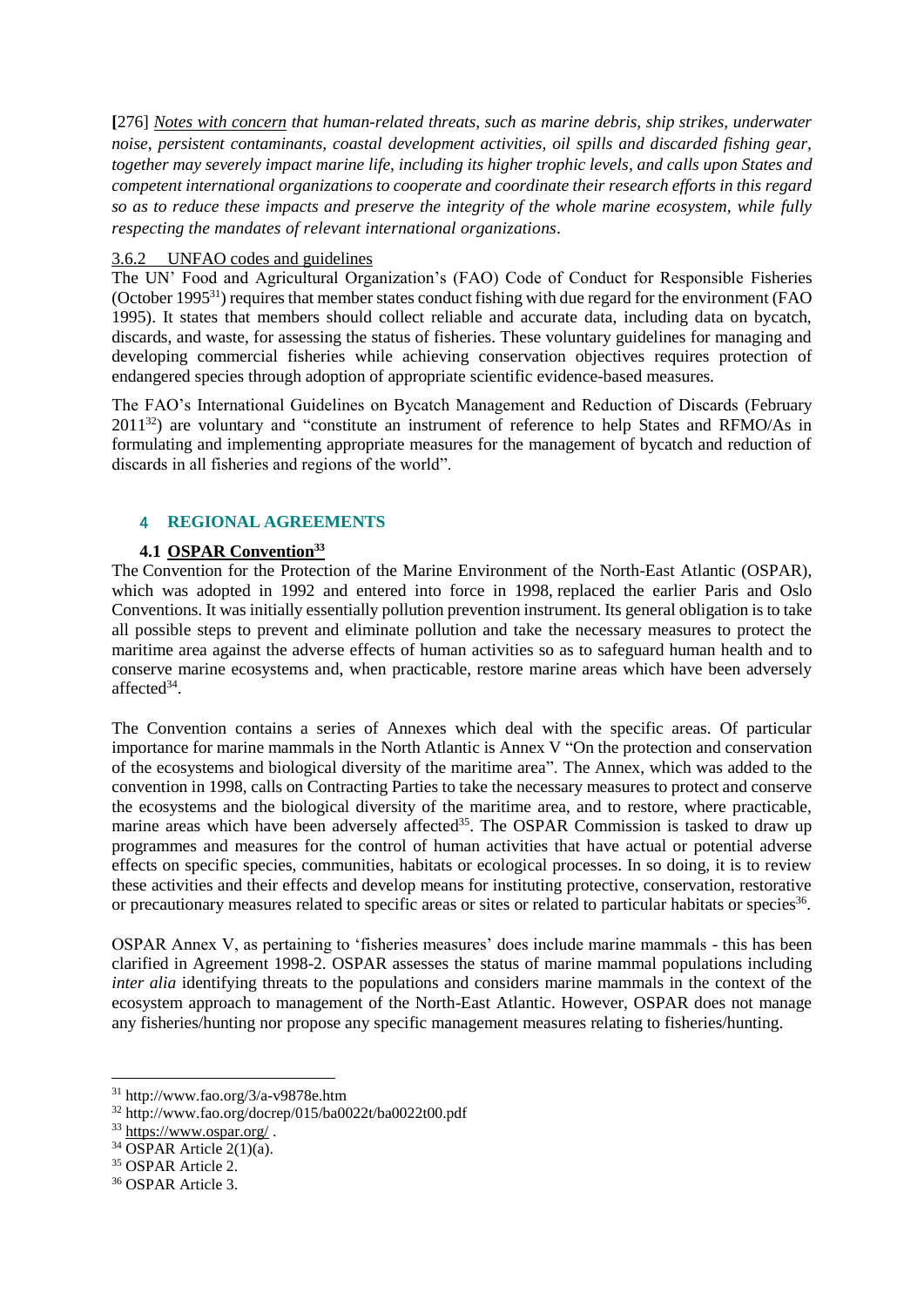## **4.2 Bern Convention<sup>37</sup>**

<span id="page-11-0"></span>The Bern Convention on the Conservation of European Wildlife and Natural Habitats was adopted in 1979 and came into force in 1982. This binding international legal instrument has three main aims:

- to conserve wild flora and fauna and their natural habitats;
- to promote cooperation between states:
- to give particular attention to endangered and vulnerable species including endangered and vulnerable migratory species<sup>38</sup>.

Convention's four appendices set out particular protection measure. These are regularly updated by the Standing Committee, upon advises given by Expert Groups.

Species requiring special attention are listed in three Appendices as follows:

- Appendix I Strictly protected flora species
- Appendix II Strictly protected fauna species
- Appendix III Protected fauna species.

30 cetaceans and four pinnipeds are listed in Appendix II (List of strictly protected species). Six pinnipeds and all cetaceans not listed in Appendix II are listed in Appendix III (List of protected species).

Appendix IV list Prohibited means and methods of killing, capture and other forms of exploitation. The Prohibited means and methods of killing, capture and other exploitation are largely identical to those in Annex IV of the Birds Directive. Killing methods of marine mammals in NAMMCO are not contravening measures as listed in the Appendix IV; while use of explosives is a prohibited mean and method of killing mammals, it is not prohibited for whale hunting<sup>39</sup>.

## <span id="page-11-1"></span>**4.3 EU Legislation – seal trade ban**

Although none of the NAMMCO parties are EU members, the EU is still an important market state. In 2009, the European Parliament and the Council adopted a new Regulation (EC) No 1007/2009<sup>40</sup> banning the trade in seal products in the European Union. The ban applies to seal products produced in the EU and to imported seal products. The Commission adopted implementing Regulation (EU) No  $737/2010^{41}$  laying down detailed rules for the implementation of the ban. Both acts became applicable on 20 August 2010.

The ban was amended in 2015 in order to reflect the outcomes of WTO rulings in the EC-Seal products case. The amendments to Regulation (EC) No 1007/2009, which also repeals Regulation (EU) No 737/2010, became applicable on 18 October 2105. The Commission adopted a new Commission Implementing Regulation (EU)  $2015/1850^{42}$ , also applicable as of 18 October 2015.

An Inuit exception is included by virtue of Article 3(1) of Regulation (EC) No 1007/2009, as the seal hunt is considered as a part of the socio-economy, culture and identity of the Inuit and other indigenous communities which contributes to their subsistence. It allows the placing on the Union market of seal products which result from hunts traditionally conducted by Inuit and other indigenous communities if the conditions under Article 3(1) are met. Before being introduced into the Union's market, seal products that qualify under the Inuit exception must first be attested by bodies recognised in accordance with Article 3 of Commission Implementing Regulation (EU) 2015/1850.

<sup>37</sup> <https://www.coe.int/en/web/conventions/full-list/-/conventions/treaty/104> .

<sup>&</sup>lt;sup>38</sup> The Bern Convention Article 1.

 $39$  The Bern Convention Appendix IV, p.1, available at:<https://rm.coe.int/1680304357>.

<sup>&</sup>lt;sup>40</sup> [http://trade.ec.europa.eu/doclib/docs/2009/november/tradoc\\_145264.pdf](http://trade.ec.europa.eu/doclib/docs/2009/november/tradoc_145264.pdf) .

<sup>&</sup>lt;sup>41</sup> <http://eur-lex.europa.eu/LexUriServ/LexUriServ.do?uri=OJ:L:2010:216:0001:0010:EN:PDF>.

<sup>42</sup> <http://eur-lex.europa.eu/legal-content/EN/TXT/PDF/?uri=CELEX:32015R1850&from=EN> .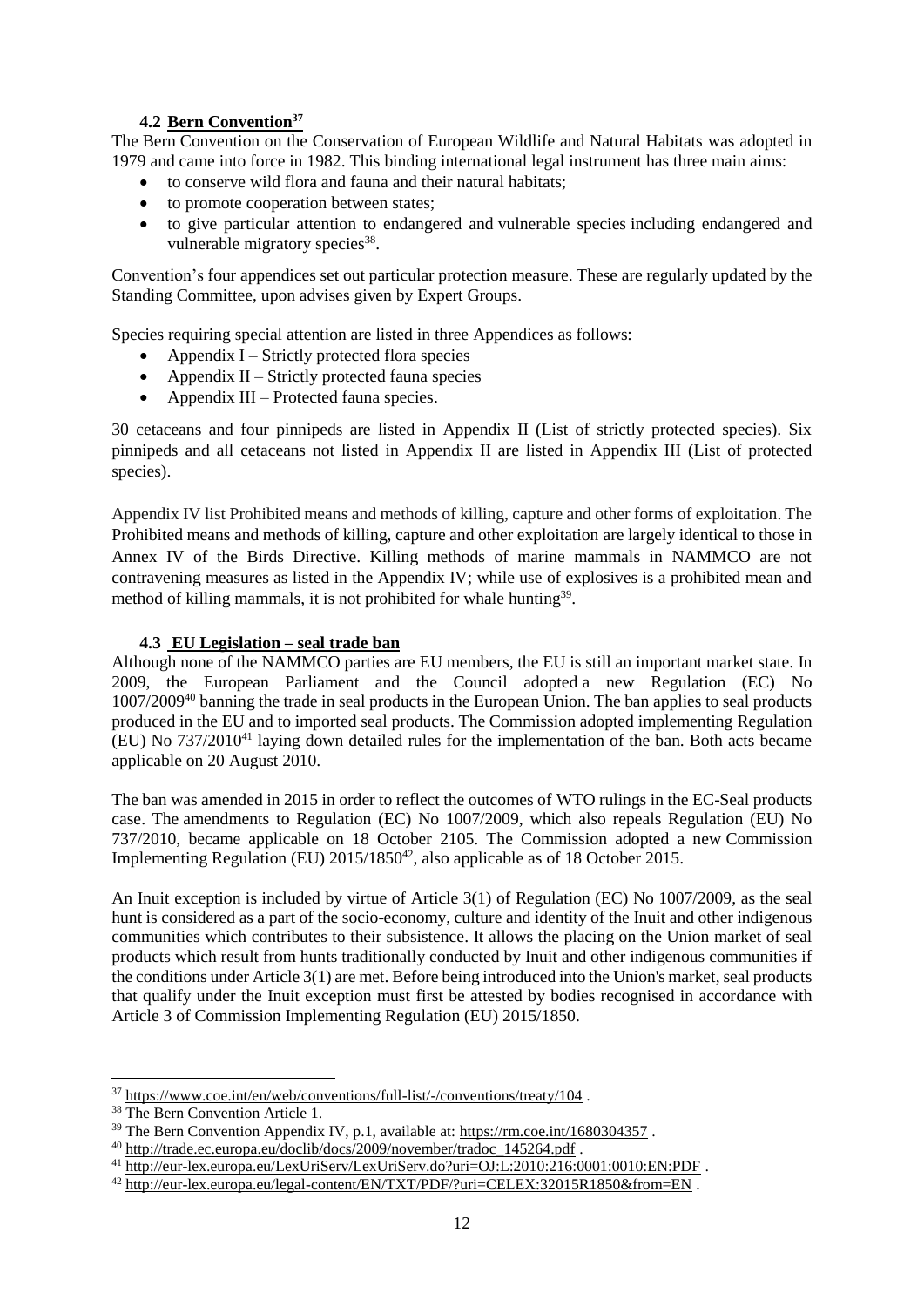## <span id="page-12-0"></span>5 **BILATERAL AGREEMENTS**

## **5.1 MOU Between Canada and Greenland**

<span id="page-12-1"></span>The Canada-Greenland Joint Commission on Narwhal and Beluga (JCNB) was established in 1991 under terms of a Memorandum of Understanding (MOU) between the federal Department of Fisheries and Oceans and the Ministry of Fisheries and Hunting of the Greenland Home Rule Government<sup>43</sup>. This Memorandum applies to stocks of narwhals and belugas that migrate between Canadian and Greenlandic waters.

#### **5.2 Norwegian- Russian North East Atlantic seals Agreement**

<span id="page-12-2"></span>The management of North East Atlantic seals is coordinated by Russia and Norway through the Joint Norwegian - Russian Fisheries Commission signed in 1975. This arrangement is primarily concerned with establishing TACs for shared fish stocks in portions of the Barents Sea/White Sea and part of the Greenland Sea, but the Commission also plays a role in establishing and sharing a total allowable harvest for harp and hooded seals<sup>44</sup>. The Working Group on Seals assesses catch data and scientific information and recommends future catches.

There is a close connection between the Joint Commission's work in relation to seals and the work of ICES/NAFO/NAMMCO joint working group on harp seals and hooded seals<sup>45</sup> (NAMMCO joined the WG in 2016).

## **5.3 The North West Atlantic Seals Agreement between Canada and Norway**

<span id="page-12-3"></span>The North West Atlantic Seals Agreement signed in 1971 between Canada and Norway<sup>46</sup> strives for "the best possible protection of the seal stocks in this area and a rational utilization of these resources" <sup>47</sup>. The treaty mainly concerns the harp seal but has the potential to be expanded by the Commission to cover the bearded seal, hooded seal, and walrus<sup>48</sup>. Most of the area covered by this treaty is presently within Canada's Exclusive Economic Zone (EEZ), but cooperation is still necessary because Norway engages in pelagic sealing and the harp seal is highly migratory. The majority of the sealing in this region now occurs within Canada's EEZ and, consequently, is managed by the Government of Canada.

#### <span id="page-12-4"></span>6 **FISHERIES RELATED AGREEMENTS**

## **6.1 UNFSA**

<span id="page-12-5"></span>The UN Fish Stocks Agreement (UNFSA), formally, the UN Agreement for the Implementation of the Provisions of the United Nations Convention on the Law of the Sea of 10 December 1982 relating to the Conservation and Management of Straddling Fish Stocks and Highly Migratory Fish Stocks<sup>49</sup> was adopted in 1995 and came into force in 2001. It is a multilateral agreement which elaborates on the fundamental principles established in the Convention, that States should cooperate to ensure conservation and promote the objective of the optimum utilization of fisheries resources both within and beyond the exclusive economic zone<sup>50</sup>. It was initiated as a response to a fisheries management crisis involving a class of transboundary fishery resources, rooted to inconsistencies within the Convention.

As the agreement title indicates, it is applicable solely to straddling stocks (fish stocks that migrate through, or occur in, both one or more exclusive economic zone and on the high seas) and highly migratory stocks (species which undertake ocean migrations and also have wide geographic

<sup>43</sup> <http://www.nwmb.com/en/2-uncategorised/83-canada-greenland-joint-commission-on-beluga-and-narwhal> .

<sup>44</sup> <http://www.jointfish.com/eng> .

<sup>45</sup> Bankes 2013 p.319.

<sup>46</sup> Available at:<https://treaties.un.org/doc/Publication/UNTS/Volume%20870/volume-870-I-12497-English.pdf>

<sup>47</sup> Preamble of the Agreement.

<sup>48</sup> Article II of the Agreement.

<sup>&</sup>lt;sup>49</sup>[http://www.un.org/depts/los/convention\\_agreements/convention\\_20years/1995FishStockAgreement\\_ATahindr](http://www.un.org/depts/los/convention_agreements/convention_20years/1995FishStockAgreement_ATahindro.pdf) [o.pdf](http://www.un.org/depts/los/convention_agreements/convention_20years/1995FishStockAgreement_ATahindro.pdf) .

 $\frac{1}{50}$  [http://www.un.org/depts/los/convention\\_agreements/convention\\_overview\\_fish\\_stocks.htm\)](http://www.un.org/depts/los/convention_agreements/convention_overview_fish_stocks.htm).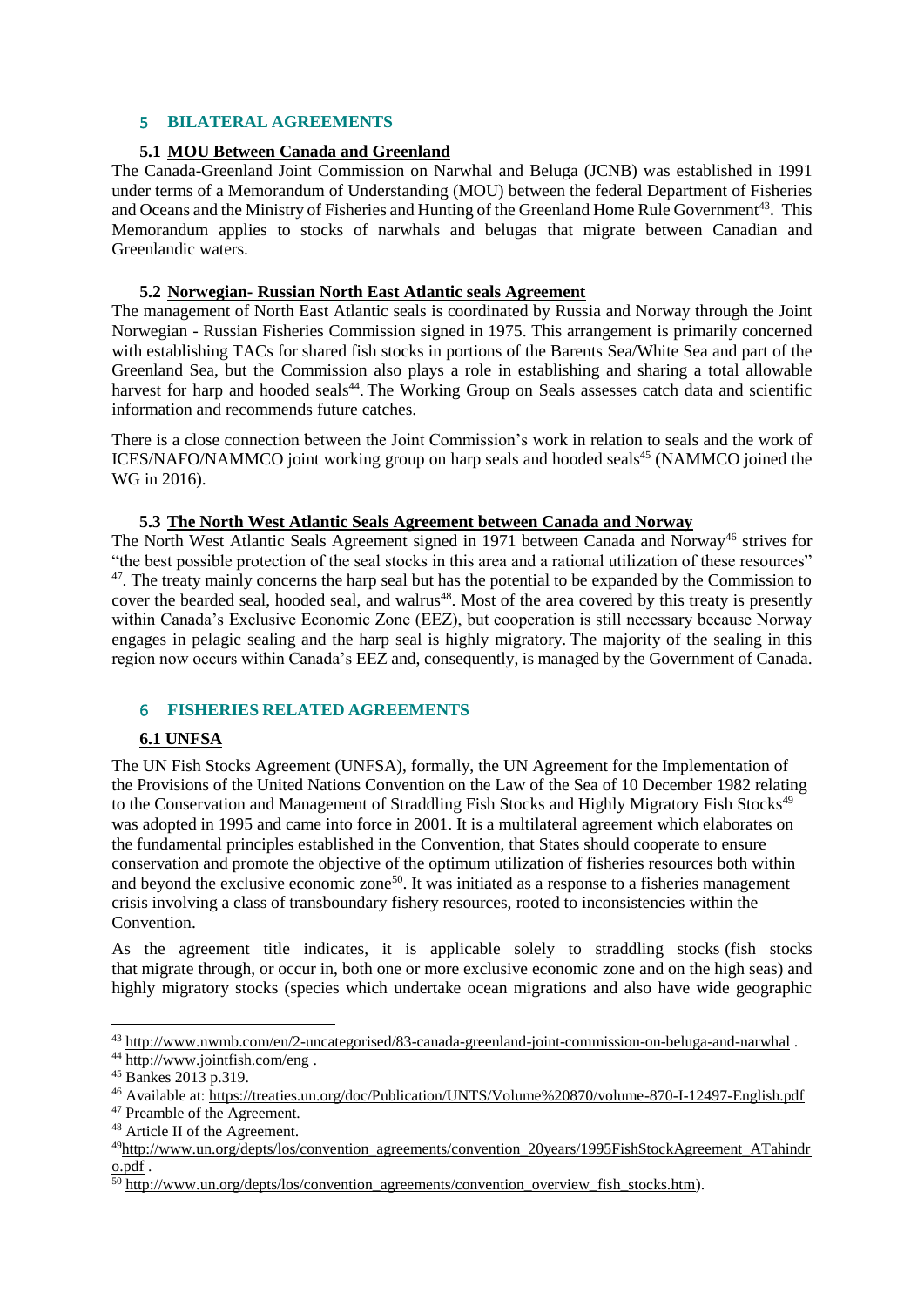distributions and therefore migrate through, or occur in, both one or more exclusive economic zone and on the high seas) – i.e. both occur within and beyond areas under national jurisdiction. The latter – the highly migratory stocks, are those composed of species as listed in Annex 1 of UNCLOS. Thus, this definition is a legal one rather than a scientific one. As cetaceans are included in Annex 1 of UNCLOS of highly migratory species, they could be considered an objective of this agreement. However, at present, the FAO does not consider whaling as addressed in the UNFSA<sup>51</sup>.

Nevertheless, the UNFSA is important for reasons - the relevant provisions of the UNFSA elaborates in more detail on the rules established by UNCLOS requiring States to cooperate for the conservation and management of straddling fish stocks and highly migratory fish stocks. It provides a framework for cooperation in the conservation and management of those resources. The UNFSA requires the management of straddling/highly migratory fish stocks on a sub-region by sub-region basis through Regional Fisheries Management Organizations (RFMOs), which are a centrepiece of this international regime. Two were created as a result, namely, the South East Atlantic Fisheries Organisation (SEAFO) and the Western and Central Pacific Fisheries Commission (WCPFC) or the Tuna Commission, other already existed. The relevance of RFMOs for the conservation of marine mammals is explicated below.

## **6.2 RFMOs**

<span id="page-13-0"></span>RFMOs are inter-governmental organisations which fulfils two conditions<sup>52</sup>: they have competence under international law to adopt legally binding conservation and management measures regarding fisheries and the area to which this legal competence applies includes a part of the high seas. There are 3 different types of RFMOs: General RFMOs, Tuna RFMOs, and Specialised RFMOs.

RFMOs generally don´t have competence to manage hunting of marine mammals. However, they generally have a mandate to manage fisheries in a manner that takes account of the effects of the fisheries on other parts of the marine ecosystem and on biodiversity, as e.g. illustrated in Article 4.2 of the NEAFC Convention<sup>53</sup>:

2. *When making recommendations in accordance with Article 5 or 6 of this Convention the Commission shall in particular:*

*a) ensure that such recommendations are based on the best scientific evidence available; b) apply the precautionary approach;*

*c) take due account of the impact of fisheries on other species and marine ecosystems, and in doing so adopt, where necessary, conservation and management measures that address the need to minimise harmful impacts on living marine resources and marine ecosystems; and d) take due account of the need to conserve marine biological diversity.*

Four RFMOs areas are potentially overlapping with NAMMCO area of competence: 2 General RFMOs, NEAFC and NAFO; one Tuna RFMO, ICCAT; and one Specialised RFMO, NASCO. None of them have marine mammals directly under their management mandate, but the fisheries they manage impact marine mammals, seals and whales, in the North Atlantic – by impacting their prey or/and because of by-catch issues.

## <span id="page-13-1"></span>6.2.1 NEAFC

1

The North East Atlantic Fisheries Commission (NEAFC, 1980) Convention covers all resources of "fish, molluscs, crustaceans and including sedentary species, excluding, in so far as they are dealt with by other international agreements, highly migratory species listed in Annex I of the UNCLOS, and anadromous stocks" (Article 1b). "The objective of this Convention is to ensure the long-term conservation and optimum utilisation of the fishery resources in the Convention Area, providing sustainable economic, environmental and social benefits (Article 2).

 $51$  See the fourth paragraph under 2.1 at:<http://www.fao.org/docrep/009/a0653e/a0653e04.htm>.

<sup>52</sup> https://www.neafc.org/system/files/types-of-RFMOs-04.pdf

<sup>53</sup> <https://www.neafc.org/system/files/Text-of-NEAFC-Convention-04.pdf>